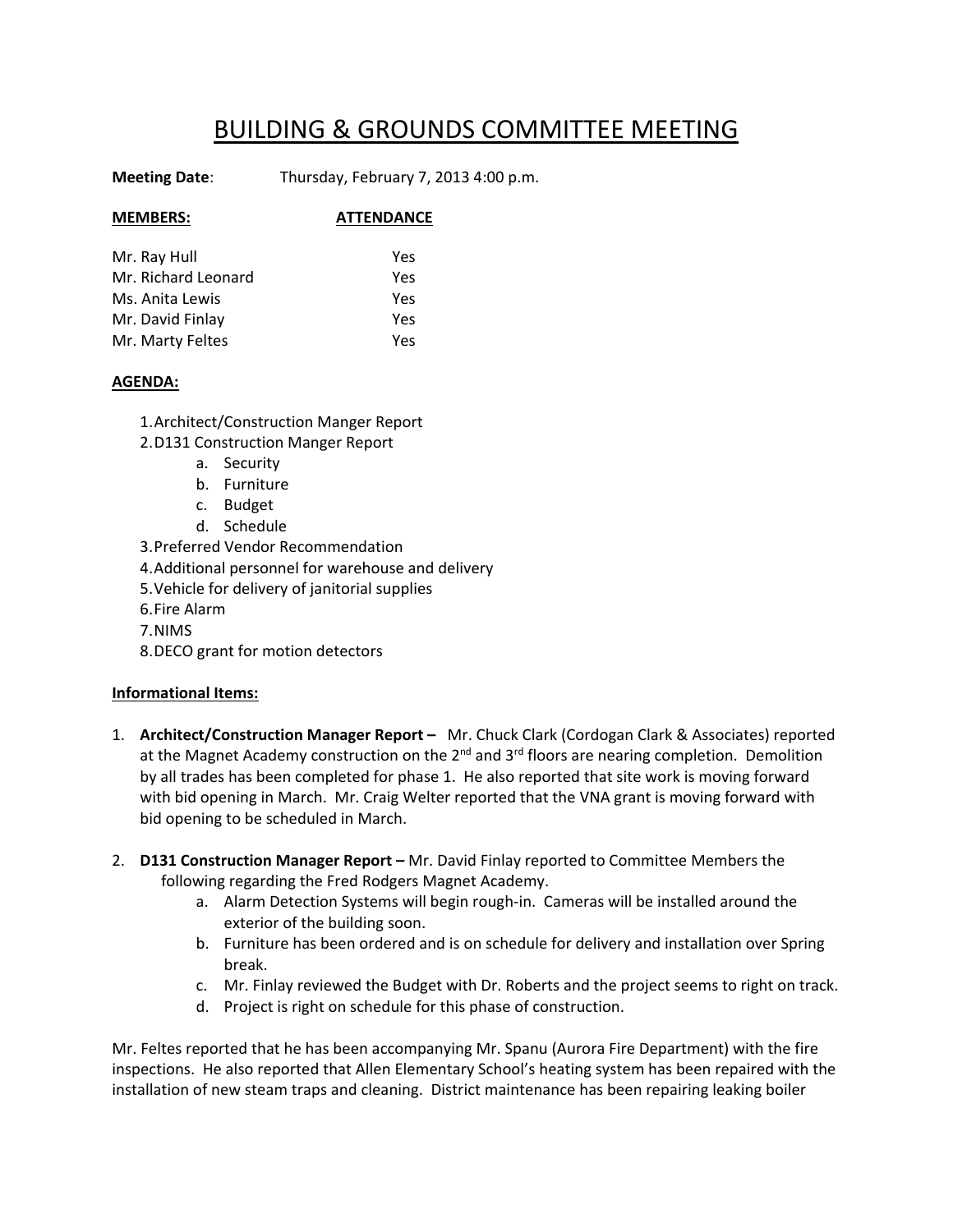feed lines. He informed Committee Members that the Service Center boiler is currently unusable. Cordogan Clark supplied drawings with the installation of new furnaces/heating units that will be installed by R.J. O'Neil in the next week after working hours. He reported that the cost is approximately \$65,000.00 and is being done under emergency repairs. Presently, the rental equipment (\$12,000.00), fuel (\$5,000.00) and policing (\$3,300.00) are at a cost of approximately \$20,000.00 per week. Mr. Hull asked that a cost for a boiler be obtained and compared to the cost of the furnaces. Mr. Feltes and Mr. Leonard will compile information and email to the Board. Mr. Feltes also reported that he would like to develop a daily work report for staff to complete. This will allow for tracking of work orders and projects that have been completed on a daily basis. Mr. Hull asked Mr. Feltes what his priorities were. Mr. Feltes indicated they were; daily work reports, maintenance issues and assessing buildings, meeting staff and a work order system. Mr. Feltes also reported that while in the schools for fire inspections, he noted that the firepersons/engineers were setting up and cleaning after breakfast and lunch. He suggested that this be addressed with the Sodexo contract that will be coming due this current year.

Mr. Hull inquired about the green floor stripper and how it is performing. Mr. Feltes responded that the green stripper requires 2 times the product and 3 times the labor in order to remove the current wax from the floors. The floor stripper that was previously used (Janco's Sizzle brand), required a one‐ time use and 2 hours per classroom. Mr. Feltes indicated that he will approach Janco and inquire if the green stripper can be exchanged for Sizzle at no charge. Mr. Feltes will investigate and bring back results to Committee.

- 3. **Preferred Vendor Recommendation –** Mr. Finlay presented to Committee Members the top 2 preferred vendors in Roofing, Plumbing, HVAC and Electrical. These results were part of a sealed proposal opened November 30, 2012. Mr. Leonard indicated that he would like to Table discussion and decisions until Mr. Feltes has time to review. Mr. Finlay did indicate that the vendors on the preferred listing are vendors that the District has been utilizing.
- 4. **Additional personnel for warehouse and delivery –** Mr. Finlay reported to Committee that due to warehousing, inventory control and deliveries, there is a need for one (1) additional warehouse and one (1) delivery personnel. Ms. Lewis informed Committee that the Board President had sent an email stating that there will be no new positions approved. Mr. Hull suggested that these positions be put on hold until Mr. Feltes has more time access staffing needs.
- 5. **Vehicle for delivery of janitorial supplies. –** Mr. Finlay reported that there is a need for an additional vehicle for deliveries. Currently the delivery vehicles are in need of repair at a cost of \$11,000.00 to \$12,000.00. The cost of a new vehicle would be approximately \$20,000.00. The committee voted that this be put on hold and Mr. Finlay will obtain actual pricing on a new vehicle.
- 6. **Fire Alarm –** Mr. Finlay reported that Fox Valley Fire and Safety performed testing on the fire alarm panels and five (5) panels were not properly labeled. Quotes have been obtained to correct the panels.
- 7. **NIMS –** Mr. Finlay reported to Committee Members that all classrooms are lockable to NIMS standards.